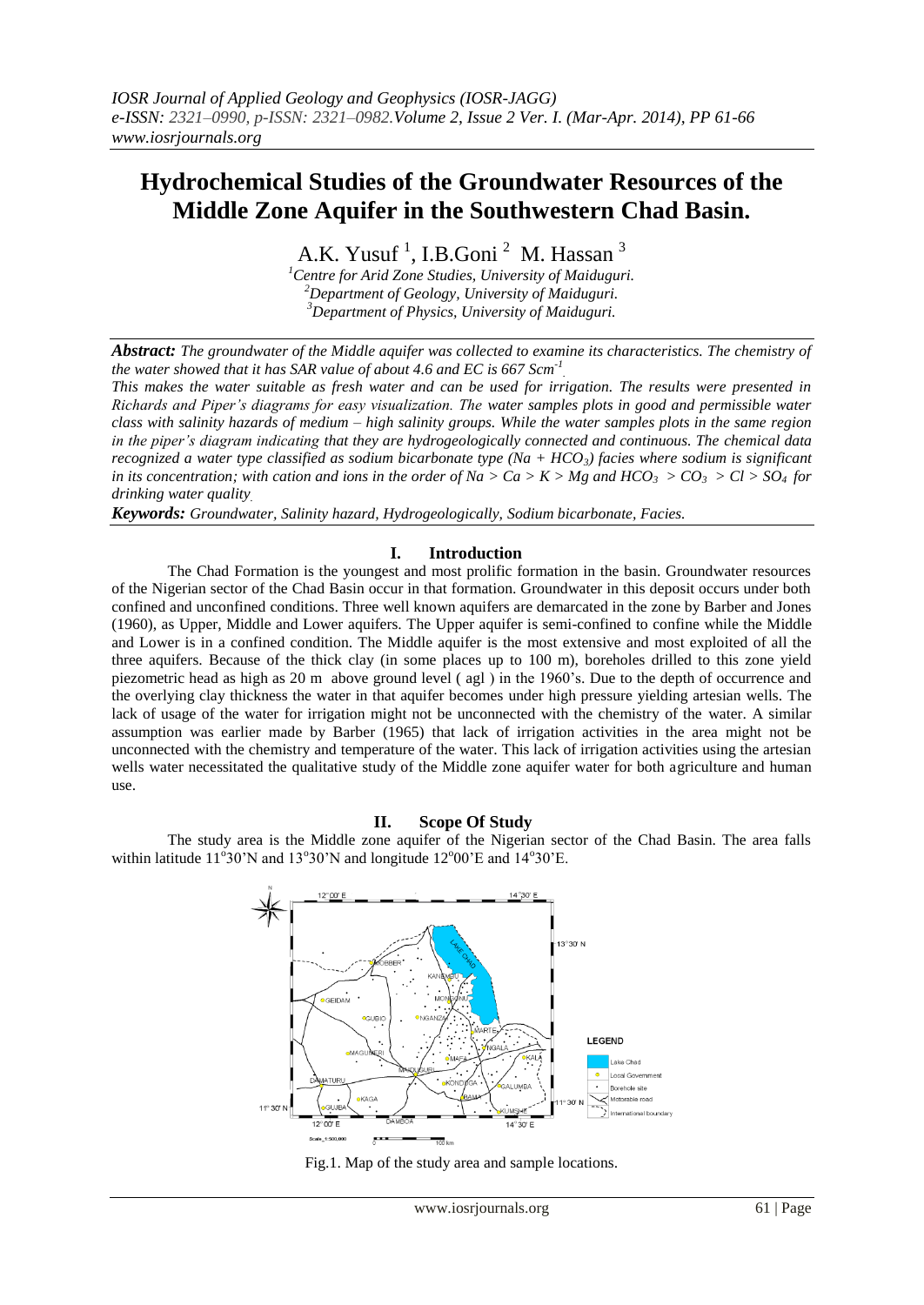# **Climate**

The area is a semi-arid region characterized by tropical climate with both seasonal and diurnal weather variations. The rainfall occurs mainly in the months of June- September. The temperature in the area ranges between 35 $^{\circ}$ C to 44 $^{\circ}$ C in March and May while in December and January the temperature range from 12 $^{\circ}$ C to  $18^{\circ}$ C.

# **Soil Types**

Lake Chad Basin is a fertile area with a great agricultural potential. This potential is however limited by scarcity of water. Surface water, in streams appears seasonally for a couple of months, usually from August to November. For the rest of the year streams are dry and the only source of water is groundwater. Major crops grown in the area are cereals and legumes.

# **Geology**

The stratigraphy and geology of the Chad Basin are well documented (Barber and Jones, 1960; Carter, Barber, Jones and Tait, 1963; Barber, 1965; Miller et al., 1968; Burke, 1976; Offodile, 1972; Adefila, 1975; Oteze and Fayose, 1988; Ndubisi, 1990; Olugboye, 1995). The Chad Formation is the youngest and last phase of deposition sequence in the stratigraphy succession of the basin. It is basically an argillaceous sequence with three well defined arenaceous horizons (Barber and Jones, 1960).

The Middle zone arenaceous horizon is the most extensive of the zones, extending to republics of Niger, Cameroun and Chad. It is overlain by variable thickness (up to 150 m) of clay layer. This zone consists of sand, sandy clay and clay, with extremely variable proportion in different sections. The sand varies from fine grained to very coarse grained, with little gravel. Feldspar grains, iron ore and mica are present along with fragments of granites, but quartz grains form the bulk of the arenaceous material. The sand particles are poorly graded and usually angular to sub angular.

In few areas silica and ferruginous material, but not enough to drastically reduce the porosity and permeability of the sands cement the grains. The clays and sandy clays of the zone are usually brightly coloured. This zone is probably composed of Lake Margin deposits laid down at the mouth of the rivers which flowed into the Lake (Dar Al-Handasah, 1981). This accounts for the low degree of grading, and the vertical and lateral variability of the sediments. The sand beds are thought to occur as lenses of varying thickness and extent.

### **Hydrogeology**

The Middle zone arenaceous horizon stores water and termed Middle zone aquifer (Barber and Jones, 1960). This aquifer is confined by a clay layer up to 100m thick in some places, with pressure sufficient to cause artesian flow. Because of the heterogeneity of the aquifer materials, there is variability in hydraulic properties. Miller et al. (1968) subdivides the aquifer into six based on water yielding capability. They also give the following hydraulic parameters: Hydraulic conductivity range from 0.0000428 – 0.000179 m/sec (90 – 380 gpd per square foot); transmissivity  $0.000818 - 0.1141m^2/\text{sec}$  (520 – 72,500 gpd per foot; storage coefficient 0.000014 – 0.00018. However it was observed that most of the boreholes tapping this aquifer are of very small diameter 63.5 mm (2.5 in) in relation to their depth  $182 - 365$  m (600 – 1200 ft), resulting in considerable head lost due to friction.

# **III. Methodology**

Ninety six water samples were collected for geochemical analysis for major and minor elements in the study area. The temperature; electrical conductivity and the  $p<sup>H</sup>$  were measured by the use of water testing kit on the field. The water samples were collected from the main borehole outlet after rinsing the one litre plastic can. The samples were later taken to the Department of Geology, University of Maiduguri laboratory for the analysis. The Na and K cations were analysed using the Flame Photometer while Atomic Absorption Spectrophotometer (AAS) was used to determined Mg and Ca. The titration determination was used for  $CO<sub>3</sub>$ ,  $HCO<sub>3</sub>$  and Cl anions while Ultra Violet Spectrophotometer was used to analyse  $SO<sub>4</sub>$  anion.

# **IV. Discussions**

Despite that there is large pool of water formed by the free-flowing wells. There is no much agricultural/irrigation activities during the dry season in study area. The people in the area mostly depend on rain fed agriculture. These people are also fishermen and tend to move towards the Lake for fishing mostly during the dry season.

Lack of usage of the water for irrigation might not be unconnected with the chemistry and temperature of the water (Barber, 1965). The artesian water temperature in the area is about  $40^{\circ}$ C which is far above the recommended temperature for irrigation water of  $14^{\circ}$ C (Todd, 1980).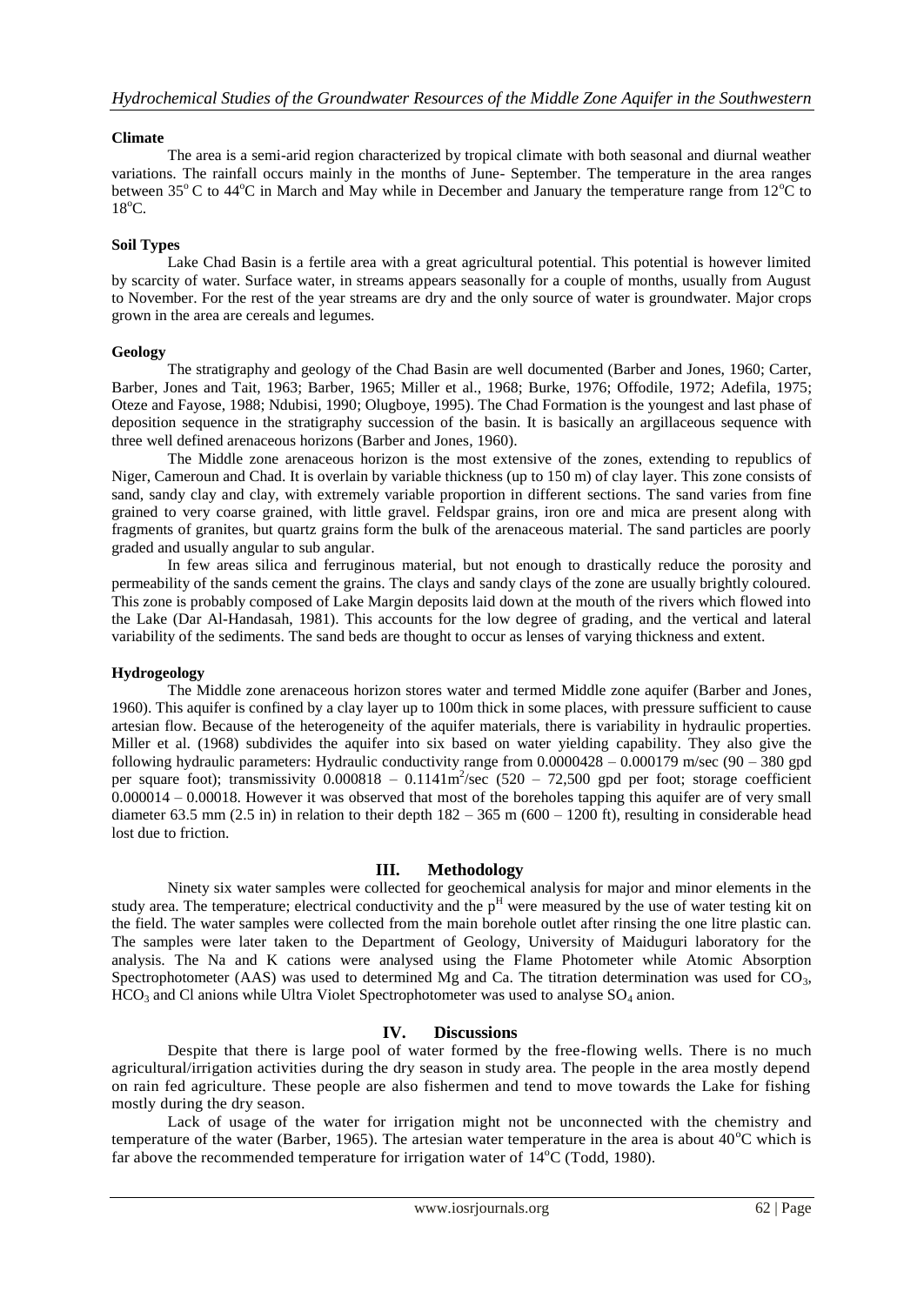

Fig.2: Graphical Classification of Irrigation water (after Richards, 1954).

The groundwater quality for irrigation from boreholes tapping the Middle Zone Aquifer was analysed for its suitability for irrigation and presented for easy understanding in a graphical Charts by Richards (1954).This Chart is based on SAR and Electrical Conductivity. The water samples from the study area fall in two dominant groups of medium and high salinity hazards of classes 2 and 3 (fig.2) which is interpreted by Wilcox (table 1) as "good and permissible grades".

The suitability of groundwater for irrigation depends on several factors, which have direct relationship with plant and soil. These include the percent sodium (percent Na) and the sodium adsorption ratio (SAR), (table 1).The percent Na is determined as:

% Na = ((Na + K) / (Ca + Mg + Na + K)) 100 ------------------------------- 1

Wilcox (1948) and Todd (1980).

Where ionic concentration are expressed in milli equivalents per litre (meq/l)

In the study area, the groundwater samples have the percent sodium values ranging from 52-90 with a mean of 66.5 .The major ions of Na, K, Ca and Mg have average values of 3, 0.46, 1.3 and 0.77 mg/L while the minor elements of Cl,  $SO_4$  and  $HCO_3$  have mode values of 1.3, 1.16 and 2.42 mg/L. The physical parameters of temperature and  $P<sup>H</sup>$  have 37.3<sup>o</sup>C and 7.14.

| S/No | <b>Water Class</b> | Grades      | % Na      | Electrical Us/cm | <b>SAR</b> | Salinity Hazard |
|------|--------------------|-------------|-----------|------------------|------------|-----------------|
|      | Class 1            | Excellent   | 120       | 250              | $1 - 10$   | Low             |
|      | Class 2            | Good        | $20 - 40$ | $250 - 750$      | $10-18$    | Medium          |
|      | Class 3            | Permissible | $40 - 60$ | $750 - 2000$     | 18-26      | High            |
|      | Class 4            | Doubtful    | $60 - 80$ | $2000 - 3000$    | > 26       | Verv High       |
|      | Class 5            | Unsuitable  | > 80      | > 3000           | >26        | Very High       |

Table1:Modified Wilcox quality Classification of irrigation waters (Adopted Todd 1980)

The risk of sodium alkalinisation is measured as a ratio, which shows the extent of the replacement of calcium and magnesium ions by sodium ions at the soil exchange sites. Richards (1954) defined this ratio, the sodium adsorption ratio (SAR) as:

SAR= Na<sup>+</sup> / √ (Ca2+ + Mg2+) / 2----------------------------------------- 2 SAR=

Where ionic concentrations are expressed in mill equivalents per litre (meq)

A graphical classification of irrigation water based on SAR and electrical conductivity (EC) according to Richards (1954) has been prepared for the study area Fig.2.

Good irrigation water should have SAR value of less than 15 and an EC value below 750 uf cm<sup>-1</sup>. The average value of SAR in the study area is about 4.6 which are considered as "excellent" water class, while the average EC is about 667 u<sub>s</sub> cm<sup>-1</sup> which makes the water suitable as fresh water and can be used for irrigation (Wilcox, 1948). Fig.2 shows that the 96 groundwater samples) plot in two major classes on this irrigation water classification diagram. Majority of the groundwater samples about 60% (58 samples) from this zone fall within the "good" water class with medium salinity hazards, while 38 samples (40%) fall within the "permissible" class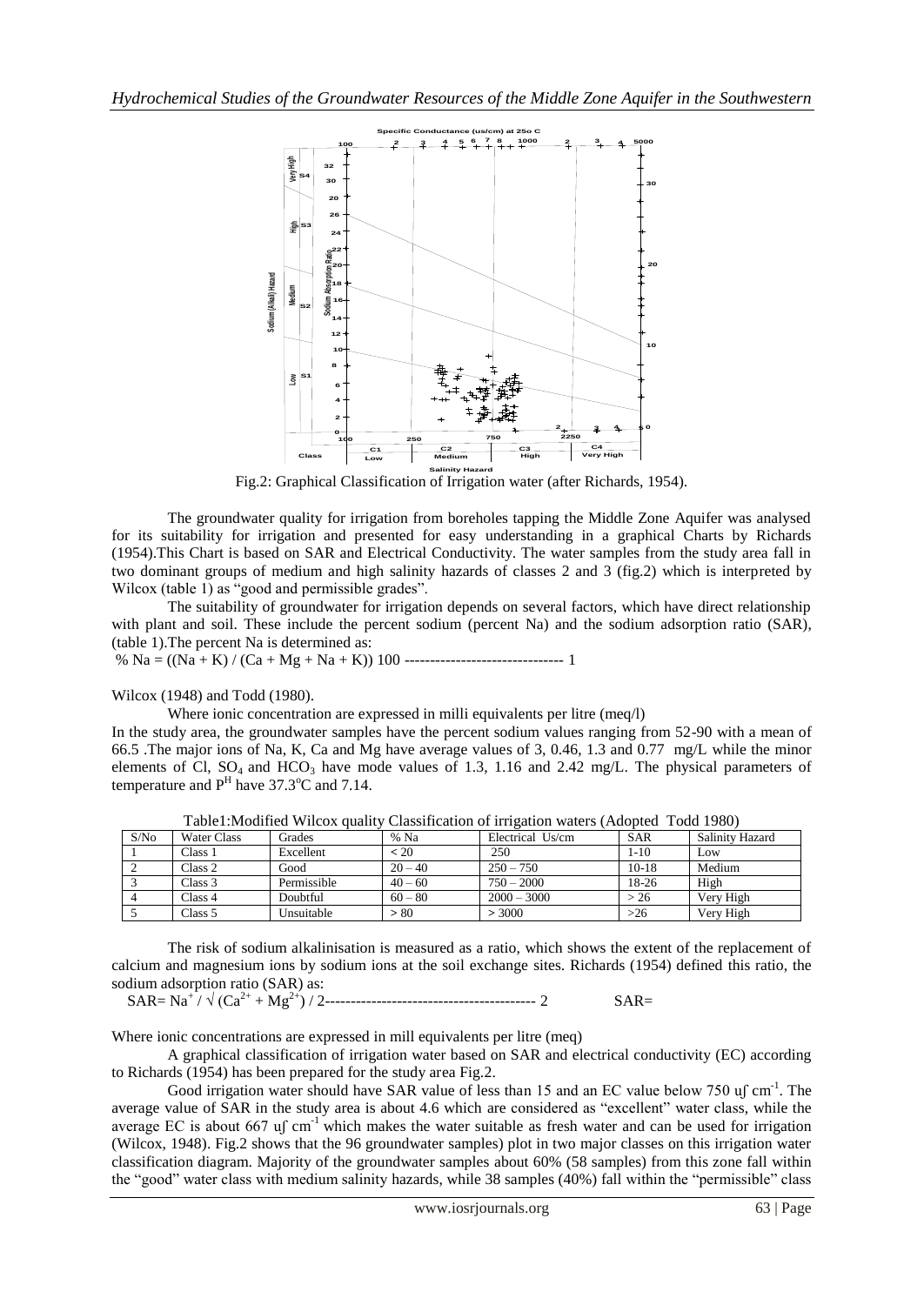with high salinity group (salty) and none of the samples falls in the fresh water zone of the "excellent class". The quality of groundwater for drinking has been pointed out by numerous writers that it is largely a matter of opinion whether water is good to drink. The population of areas where low salinity waters are plentiful would probably fine quite small amounts of salts distasteful whereas dwellers in more arid countries have much more tolerant limits. Thus, rigid standards of chemical quality cannot be established except for definitely toxic substances. Dixey (1931,) remarks that in England and the Eastern united State, 570 ppm was regarded as the extreme limit of salinity. Later workers, influenced by data from dessert regions, regard concentrations as high as 2,500 ppm of soluble salts as permissible. In parts New Mexico and California water with 4,000 ppm is used for drinking and water with 2000 ppm is regarded as good. Bearing in mind the quality of the water available to the people of north – eastern Borno and Dikwa prior to the tapping to the artesian supplies, it is not surprising that there been relatively few complaints about the portability of the pressure water.

The average results of the major and minor elements concentration are presented in (Appendix 1).All the groundwater samples of the Middle aquifer tend to plot in the same region, this indicate that they are hydrogeologically connected and continuous .Detailed analysis of the major ions indicates that alkali metal  $(Na + K)$  and bicarbonate are dominant in majority of the groundwater only differing in relative percentage. The major cations Ca, Mg, and the alkali metal  $(Na + K)$  constitute only about 5%, 2% and 19% respectively. While the anions of  $CO_3$  + HCO<sub>3</sub>, SO<sub>4</sub> and Cl constitute 51%, 11% and 12% respectively. The major cations of Na, K, Ca and Mg have a mean value of 98 mg/L, 20 mg/L, 31 mg/L and 12 mg/L respectively. The above concentrations are within WHO (1984) standards for drinking water. Furthermore, major anions of  $CO_3$ ,  $HCO_3$ ,  $SO_4$  and Cl have an average value of 87 mg/L, 224 mg/L, 64 mg/L and 71 mg/L respectively. These concentrations are all within the WHO (1984) requirement for portable water. It revealed that the cations plot in the region of dominant Na cations; while the anions plots towards where the bicarbonate is dominant hence the water from Middle zone aquifer of the Nigerian sector of the Chad Basin is classified as sodium bicarbonate type  $(Na + HCO<sub>3</sub>)$ .

The results of the chemical analysis are presented in a piper diagram (Fig.3) in order to facilitate interpretation by visual inspection. The cation and anion in the groundwater of the Middle zone aquifer of the Chad Formation in the Nigerian sector of the Chad Basin are in the order: Na > Ca > K > Mg and  $\text{HCO}_3$  > CO<sub>3</sub>  $>$  Cl  $>$  SO<sub>4</sub> respectively.



Fig.3: Piper's Diagram for the water analysis of the Middle zone aquifer of the Nigerian sector of the Chad Basin.

# **V. Conclusion**

The groundwater of the Middle aquifer has SAR value of about 4.6 and EC is 667 Scm<sup>-1</sup> This makes the water suitable as fresh water and can be used for irrigation. The water samples plots in good and permissible water class with salinity hazards of medium – high salinity groups. These two classes of water can be used for irrigation. While the water quality is classified as Sodium Bicarbonate type (Na+ HCO<sub>3</sub>) facies and is within the WHO requirement for drinking water.

### **Acknowledgement**

The authors are greatly indebted to the University of Maiduguri for financing the research. Water quality analysis of the samples was carried out by Mohammed Isiaka of the Department of Geology, University of Maiduguri. The authors also thank the anonymous reviewers for their suggestion and comments on the paper.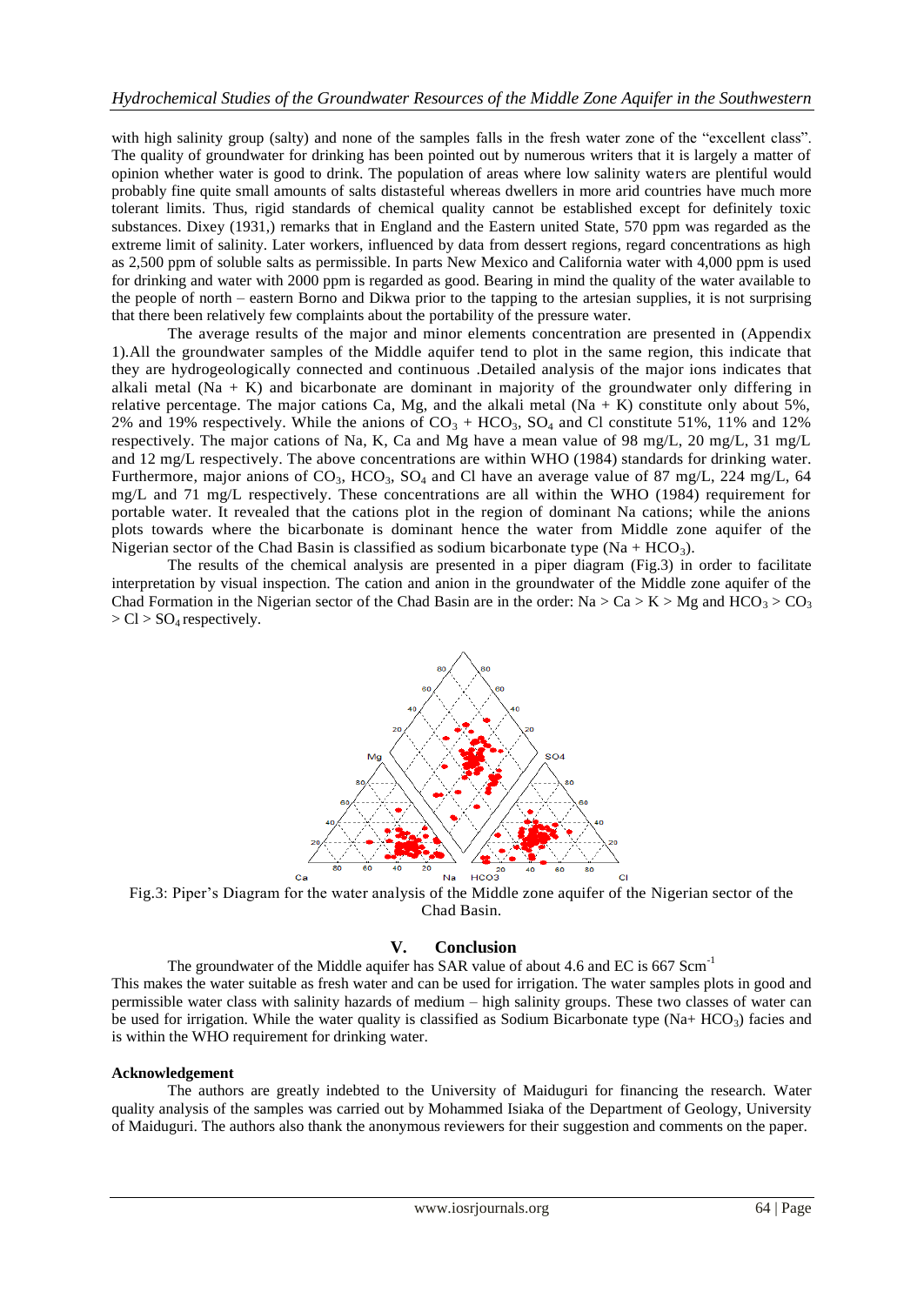#### **References**

- [1]. Adefila, S.F. (1975): Decline in the Pressure of the Middle Aquifer of the Chad Formation in Parts of the South Eastern Niger and North Eastern Nigeria. J. Mining and Geology, 12: 23-26.
- [2]. Barbers, W. (1965): Pressure Water in the Chad Formation of Bornu and Dikwa Emirate, Northeastern Nigeria. Geological Survey of Nigeria Bulletin No. 35,138p.
- [3]. Barber, (1965) W. and Jones, D.G. (1960):The Geology and Hydrology of Maiduguri, Bornu Province (Unpublished Records) Geological Survey of Nigeria.1958,P1-20
- [4]. Burke,K.C.,(1976): The Chad Basin; an active intra- continental basin. Tectonophysics, 36. Pp 197 -206.
- [5]. Carter , J.D., Barber, W., Tait, E.A., Jones , D. G. (1963) : The Geology of Parts of damawa, Bauchi and Borno Provinces, Northeastern Nigeria: Bulletin of Geological Survey of Nigeria, No.30.
- [6]. Dar Al-Handasah. (1983): Maidugrui Water Supply; Feasibility Study Final Report. Dar Al-Handasah (Shair and Partners): Maiduguri.
- [7]. Miller, R.E., Johnson, R.H., Olowu J.A.I. and Uzeoma J.U., (1968): Groundwater Hydrology of the Chad Basin in Borno and Dikwa Emirates; North-Eastern Nigeria with Special Emphases on the Flows Life of the Artesian System. Hydrology of Africa and the Mediterranean Regions.USGS Water Supply Report, 1757 – 1, 48p.
- [8]. Ndubisi, O.L., (1990): Managing GroundwaterbResources of the Lake Chad Basin in Nigeria. Proc.Nat.Hydrol.Symp.Maiduguri.Pp 429 – 436.
- [9]. Offodile, M.E. (1972): Groundwater Level Fluctuation in the East Chad Basin of Nigeria.
- [10]. Min. Geol. Vol. 7. No. 1&2: 19-34.
- [11]. Olugboye, M.O., (1995): Groundwater Monitoring Network as an aid to averting some Ecological Disaster, the Case for Chad Basin Area. Water Resources, Vol. 6 No.1&2: 57-60.
- [12]. Oteze, G.E. and Fayose, S.A. (1988): Regional Development in the Hydrogeology of Chad Basin. Water Resources Vol. 1 No. 9-29. [13]. Piper, A.M. (1944).A graphic procedure in geochemical interpretation of water analysis: Trans, Amer. Geophysical Union, Union, Vol. 25, pp. 914 – 928.
- [14]. Richards, L. A. (1954). Diagnosis and improvement of saline and alkali soils. U.S. Dept. of Agric. Handbook No.50. U.S. Govt. Printing Office, Washington D. C., 160p.
- [15]. Todd, D.K.(1980):Groundwater Hydrology, 2<sup>nd</sup> ed. John Wiley and Son Inc.535p.
- [16]. Wilcox, L.V. (1948): The quality of water for irrigation use. U. S. Dept. of Agricture Tech. Bull. 962, pp 1 40.
- [17]. World Health Organisation (1984): Guidelines for Drinking Water Quality Vol.1.
- [18]. Recommendations, WHO, Geneva, Switzerland. Pp139.

 Appendix 1: Middle Zone Aquifer Water Analysis in the Nigerian Sector of the Chad Basin (in  $m\alpha/T$ 

|      | $mg -$    |           |                 |            |     |       |       |       |       |       |                 |                 |                  |
|------|-----------|-----------|-----------------|------------|-----|-------|-------|-------|-------|-------|-----------------|-----------------|------------------|
| S/No | Location  | L.G.A.    | PH              | <b>ToC</b> | EC  | Na    | Ca    | K     | Mg    | Cl    | SO <sub>4</sub> | CO <sub>3</sub> | HCO <sub>3</sub> |
| 1    | Damboa    | Damboa    | 6.84            | 31.6       | 670 | 52.6  | 1.32  | 2.2   | 8.6   | 10    | 1.2             | 22              | 161.4            |
| 2    | Dalwa     | Konduga   | 6.82            | 32         | 664 | 70.61 | 1.9   | 3.4   | 10.3  | 12    | 1.33            | 33              | 183.1            |
| 3    | Airport   | Maiduguri | 7.21            | 34.4       | 552 | 49.36 | 14.88 | 8.55  | 5.61  | 46    | 7.39            | 95.3            | 115.9            |
| 4    | Chobbal   | Konduga   | 7.22            | 34.5       | 585 | 48.4  | 16.71 | 9.6   | 7.4   | 48.4  | 12.8            | 92.6            | 125              |
| 5    | Tungushe  | Nganzai   | 6.95            | 35         | 647 | 35.6  | 48.49 | 27.7  | 12.62 | 58    | 30.18           | 88.6            | 167.3            |
| 6    | Kurnowa   | Nganzai   | 6.42            | 36         | 612 | 73.51 | 19.99 | 14.8  | 11    | 72    | 38.7            | 138.1           | 138.1            |
| 7    | Gajiganna | Nganzai   | 7.2             | 38.2       | 680 | 106   | 78.54 | 7.92  | 6.88  | 82    | 76              | 122             | 245.3            |
| 8    | Gajiram   | Nganzai   | 6.88            | 37.4       | 720 | 103   | 14.4  | 13    | 5.88  | 84.6  | 75              | 122             | 248              |
| 9    | Badu      | Nganzai   | 6.5             | 38.8       | 740 | 116.4 | 35.6  | 21.4  | 7.3   | 98.2  | 94.4            | 137.8           | 258              |
| 10   | Gudumbali | Guzamala  | 7.2             | 37.6       | 746 | 122.3 | 39.6  | 28.2  | 6.4   | 87.8  | 90              | 141.6           | 255.3            |
| 11   | Garere    | Mobbar    | 6.54            | 38.6       | 812 | 235.5 | 36.4  | 32.6  | 11.7  | 96.3  | 101.2           | 156.4           | 276.6            |
| 12   | Arege     | Mobbar    | 6.8             | 38.4       | 952 | 268   | 43.2  | 14.5  | 13.4  | 105.8 | 106.2           | 154.3           | 282.2            |
| 13   | Maiduguri | Maiduguri | 6.9             | 35.6       | 414 | 52.71 | 13.25 | 15    | 6.44  | 18    | 19.9            | 77.2            | 156.3            |
| 14   | Mbutta    | Mafa      | 6.9             | 39.1       | 820 | 65.9  | 45.06 | 25.5  | 17.51 | 60    | 12.39           | 130.7           | 280.7            |
| 15   | Kesa Nga  | Mafa      | 6.8             | 38.6       | 846 | 69.55 | 23.43 | 26.3  | 9.64  | 62    | 51.4            | 90.5            | 100.2            |
| 16   | Masu      | Mafa      | 6.8             | 39.2       | 856 | 71.3  | 32.52 | 28.3  | 11.24 | 66    | 55.6            | 96.4            | 105.4            |
| 17   | Ngurno    | Monguno   | 7.3             | 39.4       | 415 | 74.2  | 34.6  | 27.55 | 12.6  | 68    | 59.7            | 103.6           | 122.6            |
| 18   | Kauwa Ob  | Kukawa    | 7.3             | 30.1       | 352 | 83.14 | 39.6  | 25.25 | 13.99 | 69    | 82.59           | 228             | 170.86           |
| 19   | Baga      | Kukawa    | 7.28            | 38.2       | 386 | 91.96 | 39.8  | 0.65  | 16.29 | 73    | 106.46          | 284             | 317.3            |
| 20   | Auno      | Konduga   | 7.2             | 34.2       | 682 | 75.6  | 15.67 | 10.6  | 12.26 | 66.8  | 68.2            | 52.4            | 192.8            |
| 21   | Gabchari  | Kaga      | 7.1             | 33.8       | 680 | 76.3  | 28.38 | 11.25 | 5.32  | 72    | 71.4            | 78.5            | 193.4            |
| 22   | Kingowa   | Magumeri  | $7\overline{ }$ | 34.1       | 688 | 88.4  | 48.49 | 11.7  | 7.62  | 78    | 76.18           | 88.6            | 197.3            |
| 23   | G.Bukarti | Magumeri  | 7.2             | 35.5       | 692 | 92.1  | 46.8  | 12.6  | 10.4  | 83.4  | 79.6            | 97.4            | 208.6            |
| 24   | Magumeri  | Magumeri  | 6.92            | 35.8       | 682 | 94.8  | 51.2  | 12    | 9.8   | 81.6  | 76.2            | 95.3            | 206.8            |
| 25   | Kabulele  | Gubio     | 7.2             | 36.2       | 890 | 102.2 | 51.8  | 11.8  | 8.8   | 76.9  | 77.2            | 102.4           | 216.6            |
| 26   | Kwa       | Gubio     | 7.2             | 39.2       | 892 | 114.6 | 53.1  | 12.2  | 10.6  | 80.1  | 79.4            | 98.6            | 210              |
| 27   | Chingowa  | Gubio     | 7.3             | 37.2       | 840 | 106.4 | 53    | 12.8  | 10.9  | 81.2  | 81.6            | 99.3            | 224.3            |
| 28   | Gazabure  | Gubio     | 6.9             | 39         | 827 | 125.6 | 51.9  | 13.4  | 10.9  | 80.3  | 84.9            | 97.7            | 231.4            |
| 29   | Majiri    | Gubio     | 6.8             | 38.8       | 842 | 150.3 | 52.3  | 12.6  | 11    | 79.3  | 85.2            | 102.3           | 232.2            |
| 30   | Tamsuguwa | Mobbar    | 6.46            | 39.8       | 862 | 162.4 | 52.8  | 13.5  | 11.1  | 79.6  | 86.6            | 99.8            | 233.4            |
| 31   | Gashagar  | Mobbar    | 6.33            | 40         | 844 | 168.6 | 52.7  | 13.4  | 10.9  | 80.6  | 85.4            | 104.2           | 233.6            |
| 32   | Damaturu  | Damaturu  | 6.7             | 31.4       | 506 | 21.9  | 12.84 | 18.7  | 3.86  | 5.6   | 4.9             | 98.4            | 102.6            |
| 33   | Kukaretta | Damaturu  | 6.8             | 31.6       | 508 | 27.2  | 14    | 39.62 | 4.37  | 6     | 7.27            | 117.2           | 188.7            |
| 34   | Ngamdu    | Kaga      | 6.84            | 32         | 546 | 70.5  | 27.17 | 12.6  | 9.5   | 46    | 57.89           | 69.6            | 164.8            |
| 35   | Benisheik | Kaga      | 7.2             | 34.8       | 592 | 71.8  | 29.4  | 10.34 | 10.61 | 48.2  | 46.24           | 57.2            | 171.4            |
| 36   | Mainok    | Kaga      | 6.74            | 33         | 688 | 72.44 | 23.8  | 12.8  | 11.7  | 62    | 44.75           | 55.8            | 174.5            |
| 37   | Kesawa    | Magumeri  | 6.8             | 33.8       | 692 | 73.2  | 22.6  | 11.4  | 10.8  | 64.7  | 66.4            | 50              | 183.2            |
| 38   | Muna      | Maiduguri | 7.1             | 36.2       | 826 | 74.8  | 18.92 | 13.62 | 17.4  | 56.4  | 48.2            | 83.6            | 189.4            |
| 39   | Shuari    | Mafa      | 6.77            | 35         | 954 | 112.5 | 22.33 | 14.31 | 21.45 | 63    | 57.37           | 75.4            | 292.9            |
| 40   | Mafa      | Mafa      | 6.93            | 36.5       | 966 | 106.8 | 31.89 | 29.7  | 14.6  | 128   | 71.28           | 106.8           | 231.9            |
|      |           |           |                 |            |     |       |       |       |       |       |                 |                 |                  |

www.iosrjournals.org 65 | Page